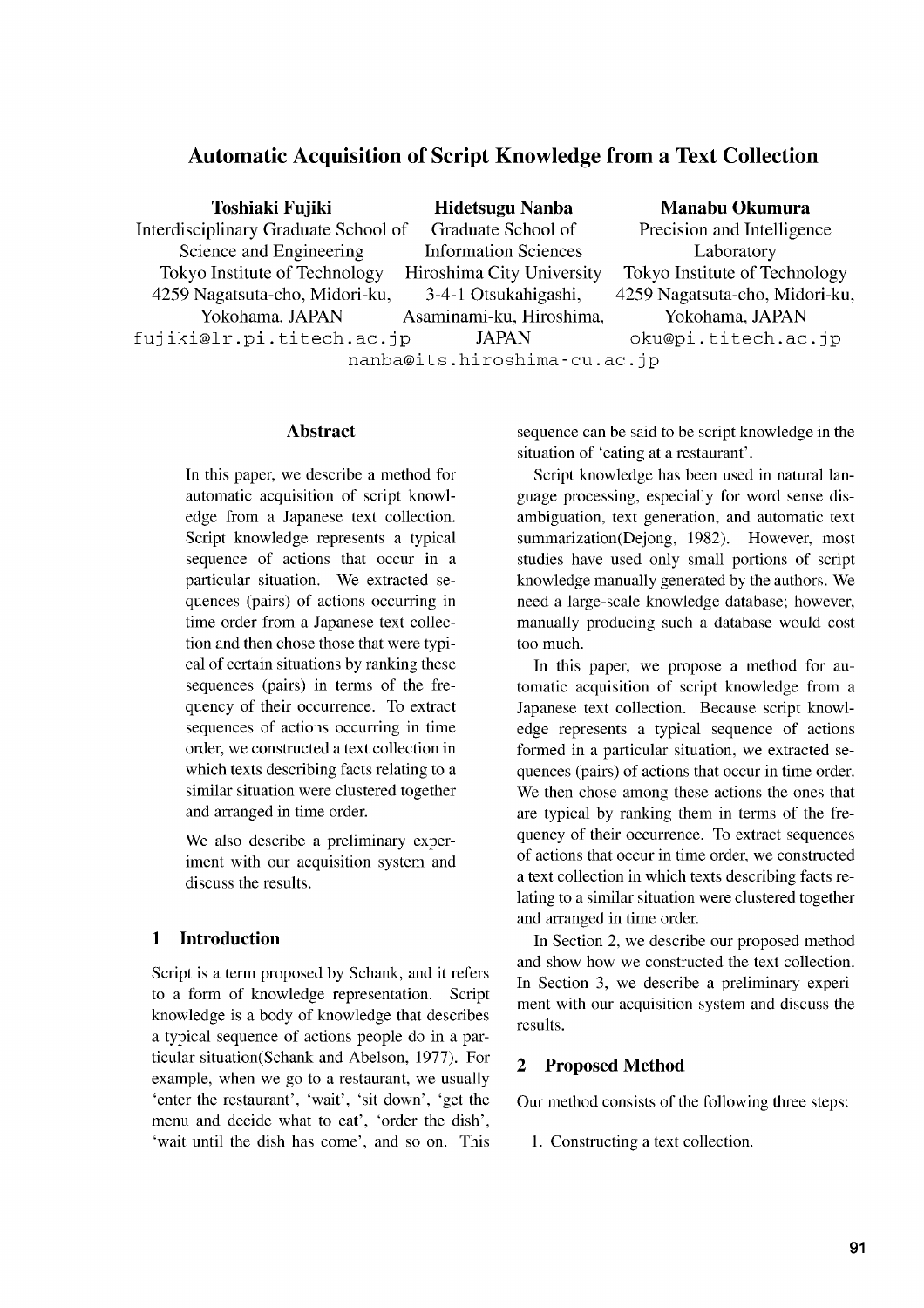- 2. Extracting sequences (pairs) of actions from the text collection.
- 3. Selecting typical sequences.

We show the outline of our method in Figure 1, where the process of automatic acquisition of script knowledge related to 'murder case' is described. In the following subsections we explain these steps in greater detail.

## **2.1 Constructing a Text Collection**

To use our method, we need to construct a text collection that has the following three features: The texts in the collection describe only facts. The texts are arranged in time order. The texts are on a similar topic.

To construct a text collection that satisfies the above conditions, we used a corpus of newspaper articles and performed the following steps: First, we retrieved news reports on a topic, and clustered them into subtopics. In this step, we used an automatic text clustering system(IPA, 2002). Next, we extracted only the first paragraph from each report, and arranged the paragraphs in clusters based on the date of issue of the report. We used only the first paragraphs of the news reports because they tend to describe facts in time order.

After that, the sentences in the text collection were syntactically analyzed by using a Japanese syntactic analyzer, KNP(Kurohashi and Nagao, 1994).

## **2.2 Extracting Pairs of Actions**

In this section, we describe three cases where two actions occur one after the other and can be extracted as a pair of actions. Let us first explain what we mean by 'action', 'pair of actions', and 'sequence of actions' in this paper. In this work, an action is defined as a tuple of a transitive verb, its subject, and its object. We use the Japanese postpositional particles ' $\lambda$ <sup>s</sup>' and ' $\lambda$ ' to detect subjects, and ' $\&$ ' to detect objects. A 'pair of actions' consists of two actions that occur in time order. A 'sequence of actions' can be defined as a transitive closure of all the pairs of actions.

1. Cases where verbs in different sentences have the same subject and object

When two verbs in different sentences in a cluster have the same subject and object, a pair of actions can be extracted. For example, consider the following two sentences.

> 警察は容疑者を発見した。 (The police found the suspect.) 警察は容疑者を逮捕した。 (The police arrested the suspect.)

Two verbs('発見(find)' and '逮捕(arrest)') have the same subject ('警察 (police)') and object ('容疑者 (suspect)'). In this case, the latter action (sentence) occurs after the former. Therefore, a pair of actions (('警察が容 疑者を発見する (police finds suspect)'), ('警 察が容疑者を逮捕する (police arrests suspect)')) can be extracted.

Note that in this case we take advantage of the fact that the sentences in the cluster are arranged in time order.

2. Cases where two verbs describe a continuous modification of the object in a sentence

```
警察は容疑者を発見し、逮捕し
た。
(The police found the suspect, and
arrested him.)
```
In the above example, the verb '発見す る (find)' and the verb '逮捕する (arrest)' describe a continuous modification relation. When two verbs have this relationship, they tend to be in time order. Therefore, in this case a pair of actions can be extracted.

3. Cases where the main verb and the verb of the relative clause have the same noun as the object

In these cases, the verb in the relative clause should be in the past tense (auxiliary verb <sup>\*</sup>た should be attached to the verb).

警察は発見した容疑者を逮捕し た。 (The police arrested the suspect whom they had found.)

In the above example, the verb '発見する (find)' modifies the noun '容疑者 (suspect)', and '容疑者 (suspect)' is the object of '逮捕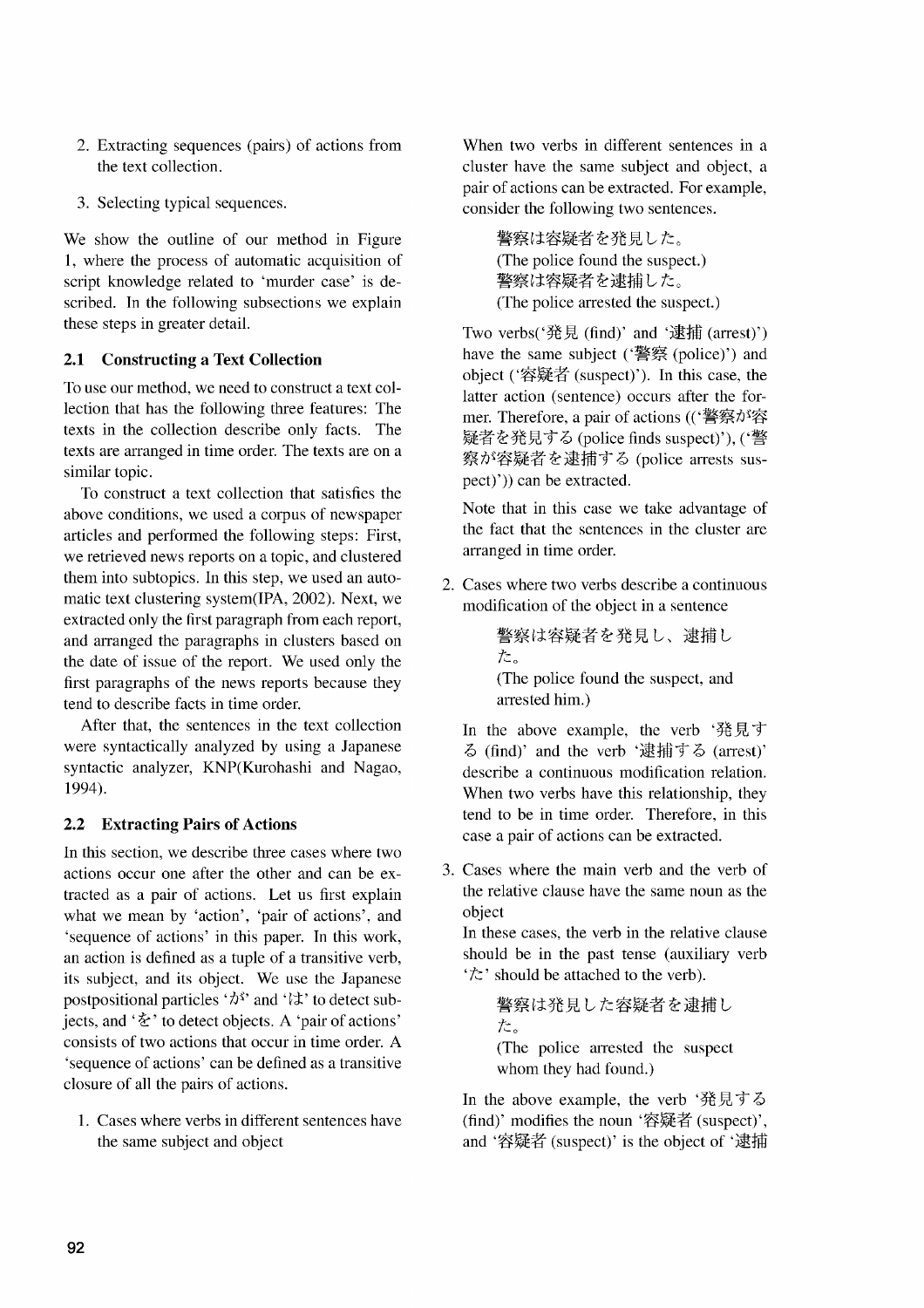

**Figure 1: Outline of Our Method**

1-6 (arrest)'. **In such a case, two actions can** be **thought to occur in time order. Therefore, a pair of actions can be extracted.**

**The verb in the relative clause must be in the past tense, because the action in the relative clause does not necessarily occur before the action in the main clause when the verb in the relative clause is in the present tense. Consider, for example, the following two sentences:**

> 彼は信頼する医者を訪ねた。 **(He visited the doctor whom he trusted.)** 彼は訪ねる医者を決めた。 **(He decided on the doctor to visit.)**

The verbs('信頼する (trust)' and '訪ねる **(visit)') in the relative clauses of both the sentences are in the present tense, and the actions in the relative clauses do not occur before the actions in the main clauses. Therefore, we extract a pair of actions only when the verb in the relative clause is in the past tense.**

**In Japanese, the subject and object of a verb in a sentence may be omitted. In such cases, to extract a pair of actions, we naively supplemented them by using the noun phrase that appeared before the verb and satisfied the selectional restriction of the verb.**

**Passive sentences also cause a problem, since passivization often changes the case of the verb. Therefore, we generated patterns where the case of the verb changes to obtain passive cases from the active ones.**

#### **2.3 Selecting Typical Pairs**

**At this step, we selected typical pairs of actions from the extracted pairs. First, we generalized the extracted pairs by changing subjects and objects into semantic features and merging similar verbs into one by using Japanese thesaurus `Bunrui Goi Hyo' (NLRI, 1964). As a result of this generalization, we could easily determine whether two pairs are same and count the frequency of occurrence.**

**Next, pairs of actions were assigned a score based on the frequency of occurrence. Pairs with a score exceeding predetermined threshold value were considered typical. Typical sequences of actions were then constructed as a transitive closure of all the selected typical pairs and, acquired as script knowledge.**

### **3 Preliminary Experiment**

**We conducted a preliminary experiment with our system for automatic acquisition of script knowledge and investigated the effectiveness of our method. We used issues of Nihon Keizai Shimbun for the past 11 years (1990-2000) as a newspaper corpus and GETA(IPA, 2002) for automatic text clustering. In the case of script knowledge related to 'murder case', using the keyword 'murder case', we collected 4489 news reports, and these were clustered into 617 clusters.**

**As a result, 41 pairs of actions were extracted (the threshold was set to 2). Figure 2 shows part of the acquired script knowledge. In the figure, the time order between the actions is indicated by** the arrows. For example, '[organization] arrests **[human]' follows `[organization] finds [human]'**